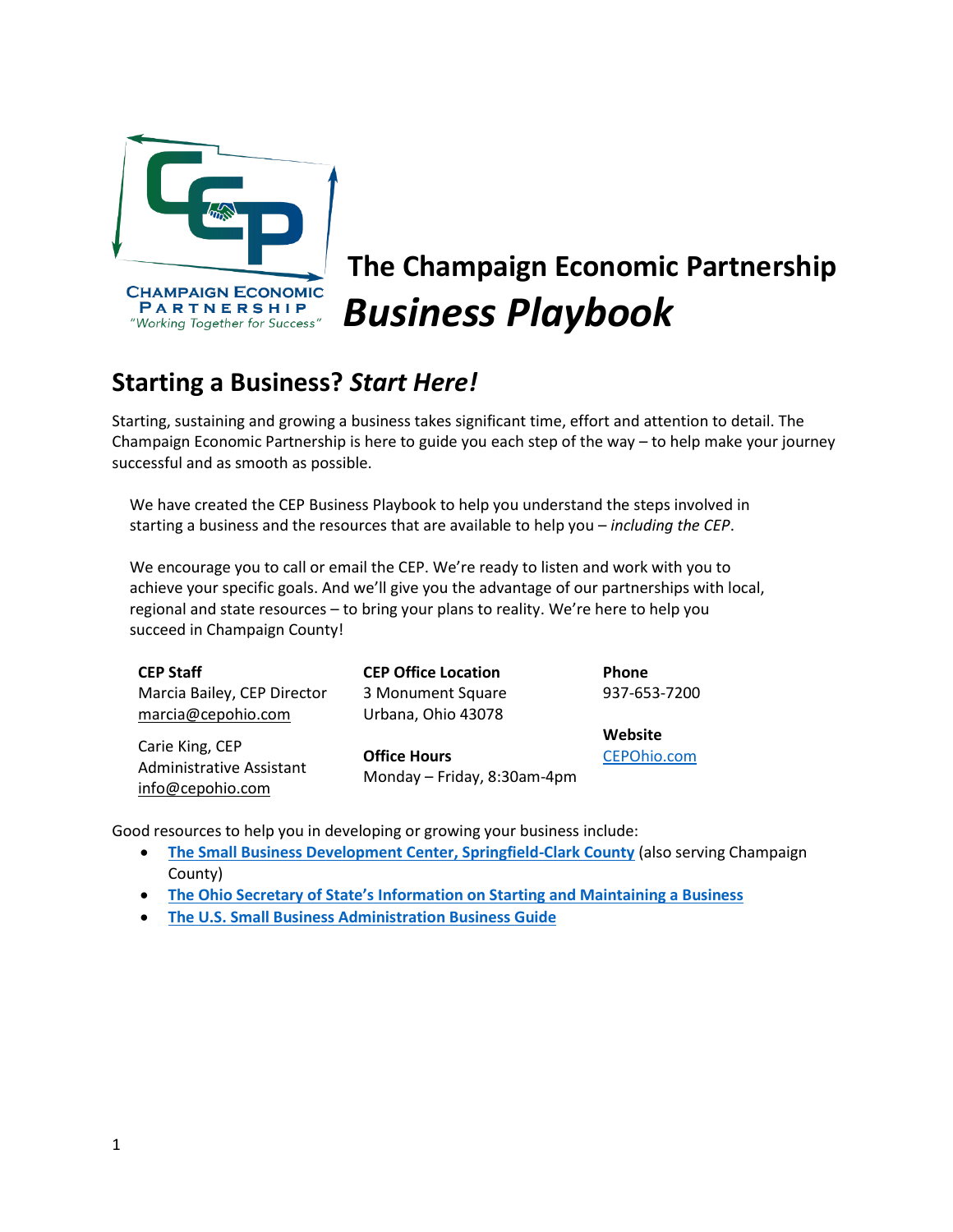# *Table of Contents*

| Write a Business Plan                             | 3  |
|---------------------------------------------------|----|
| Choose a Business Structure                       | 4  |
| Name, Register and License Your Business          | 7  |
| <b>Choosing Your Business Location</b>            | 9  |
| <b>Business Financing/Financial Recordkeeping</b> | 10 |
| <b>Workforce Recruitment and Training</b>         | 12 |
| <b>Utilities</b>                                  | 14 |
| <b>Business Law Resources</b>                     | 15 |
| <b>Marketing/Online Presence</b>                  | 16 |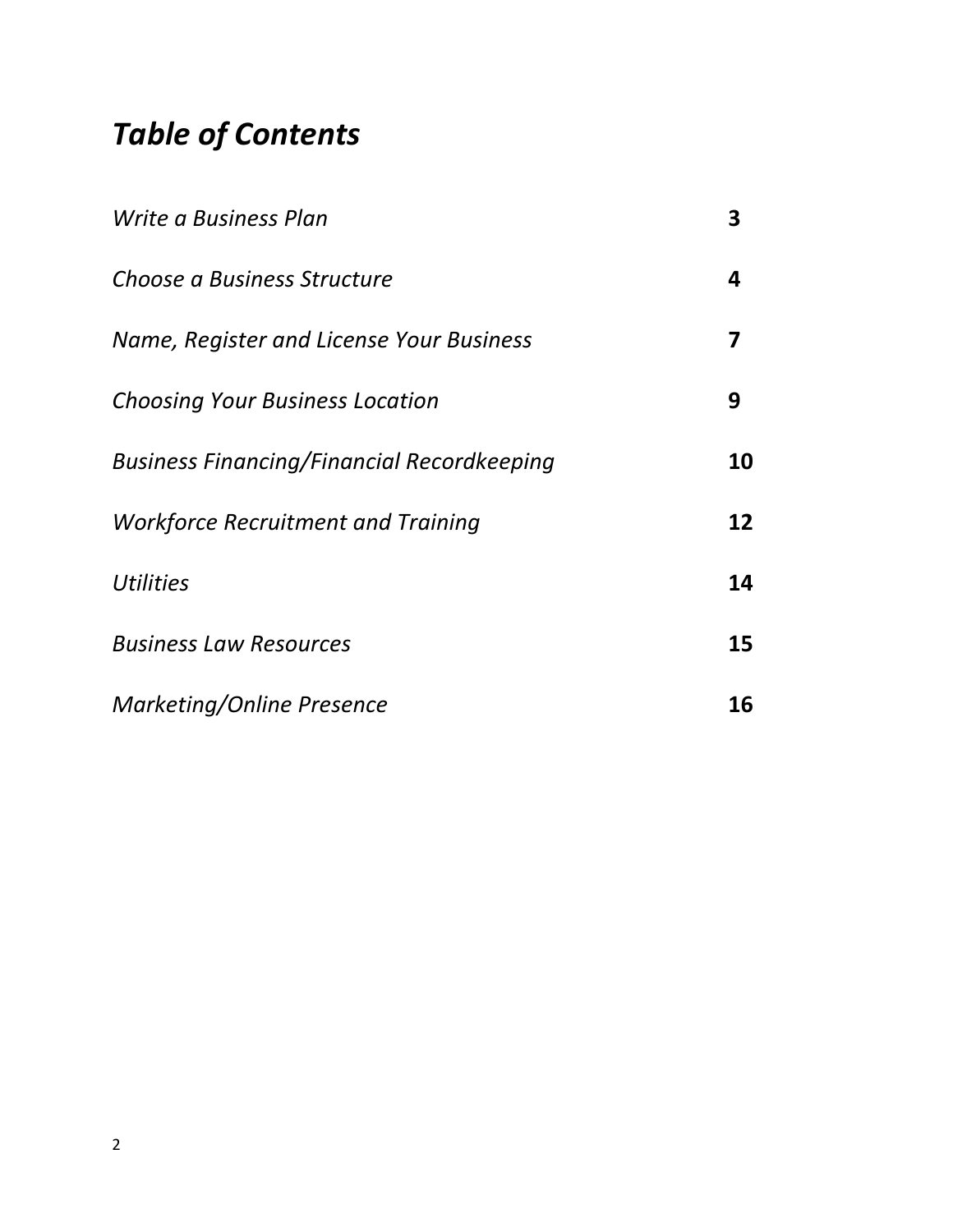## **Write a Business Plan**

Why write a business plan? First, to prove to yourself that your business concept has great potential for success. Then, to convince lenders, investors, and potential partners and employees that your new venture deserves their support – with a level of risk they can comfortably live with.

A business plan, based on solid analysis of the market and other considerations, serves as a blueprint that increases your new business's chances of success. It's an essential step in deciding whether to start a business – *and how*.

A business plan consists of the following:

- Executive Summary
- Business Description
- Market Analysis
- Organization and Management
- Service or Product Line
- Marketing and Sales
- Financial Projections
- Funding Request
- Appendix

**Executive Summary:** Two pages at most, this summary offers the reader a quick introduction to your business – and why it will work. Information to include here: your products and/or services and why consumers will want them, your mission statement, basics about your leadership team, where your business is or will be located (physical and/or online address), financial information and a high-level forecast of your business's future.

**Business Description:** Expand on a description of your purpose, products and services. For instance, who is in your target market and how will you solve their problems and needs? Be sure to include what sets your business apart from other players in your market segment. Perhaps you have an industry expert or two on your team. Or you've developed a patented process or product – or have created a service unique to the local market. Also cover the timeline for launching your business, if you're not already in operation.

**Market Analysis:** Here you'll prove that you've done your homework. This includes identifying and describing your potential competitors, their strengths, and how they serve customers. You'll also determine if there is unmet demand in the market for your type of service or product and how you'll differentiate your business in the market to win over and retain customers.

**Organization and Management:** You'll describe the legal structure of your business, provide an organizational chart and explain the roles, experience and qualifications of members of your leadership team – and how they'll contribute to business success. You could include resumes of key team members.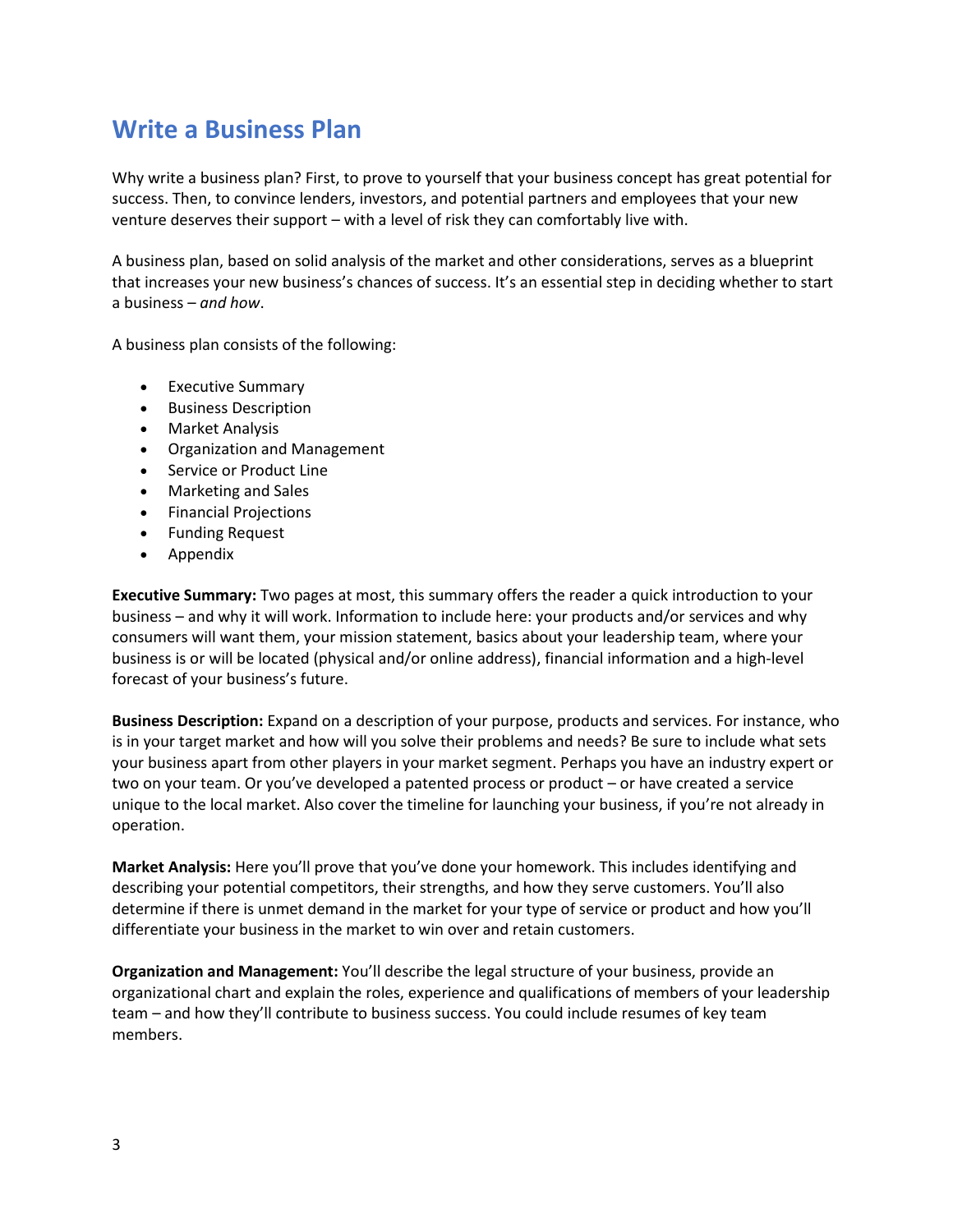**Service or Product Line:** Provide a more detailed description of your services and/or products and how they will benefit customers. Again, describe how they differ from products or services already in the market and how they uniquely solve customers' problems.

**Marketing and Sales:** Describe here your strategies to attract and retain customers. Also describe the process of making a sale, who will be involved and how you will monitor and adjust your marketing strategies to meet challenges of a changing marketplace, technology and other factors that could impact sales.

**Financial Projections:** If your business is already in operation provide income statements, balance sheets and cash flow statements for the last three to five years. Also provide a five-year financial projection, including sales projections, a break-even analysis, projected income statements, cash flow, balance sheets and capital expenditure budgets. Also list collateral to put against a loan.

**Funding Request:** The financial projections you provide will support your request for a loan or other funding. In this section, you'll state how much money you will need, the period your request will cover, and how you will use the money (for instance, equipment, materials, salaries or other needs). Also describe your future financial plans and how you'll pay off the debt.

**Appendix:** This includes supporting documents to help make the case for your business. Common documents for this section include credit histories, resumes, letters of incorporation, trademark registrations, partnership agreements, product pictures, letters of reference, licenses, permits, legal documents and other contracts.

### *Who can help you write a business plan?*

- **[Small Business Development Center](http://springfieldsbdc.com/) (SBDC), Springfield-Clark County** (also serving Champaign County) – 937-322-7821[, ralexander@springfieldsbdc.com](mailto:ralexander@springfieldsbdc.com)
- Rich Whalen, a business consultant with the SBDC 937.399.5246, [rjwhalen3@gmail.com](mailto:rjwhalen3@gmail.com)

## **Choose a Business Structure**

Before you register your business with the State of Ohio, you'll need to decide how you want to structure your business. Your options include:

- Sole proprietorship
- Partnership
- Limited liability company (LLC)
- Corporation
- Cooperative

Following is a brief explanation of each type of business structure. **[The Small Business Administration](https://www.sba.gov/business-guide/launch/choose-business-structure-types-chart)  [offers more information](https://www.sba.gov/business-guide/launch/choose-business-structure-types-chart)**.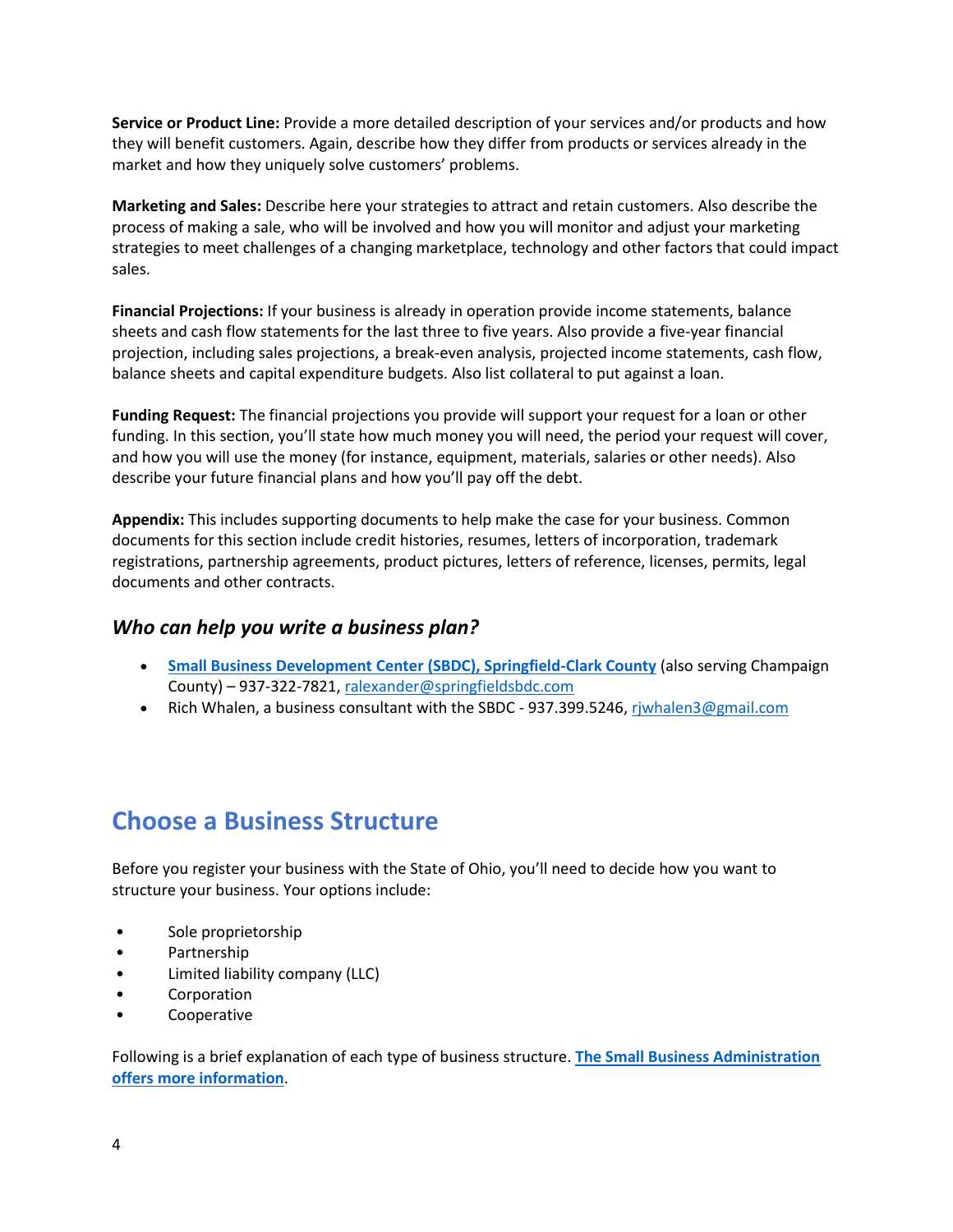## **Sole Proprietorship**

This is the simplest and easiest of the alternatives to form and provides you complete control as the sole owner of your business. With this option, you don't create a separate business entity, though you can obtain a trade name. Your business assets and liabilities are also your personal assets and liabilities. And your business's tax ID is your Social Security number.

Since there's no legal separation between you and your business with a sole proprietorship, you can be held personally liable for your business's debts and obligations. Other downsides: sole proprietorships have difficulty raising money as they can't sell stocks, and banks are less likely to lend you money as a sole proprietor.

This can be a good option if your business is low-risk or you want to give your business a test drive before creating a formal business structure.

## **Partnership**

For businesses with at least two owners, this is the simplest business structure. Partnerships come in two common varieties:

- *Limited partnerships (LP)*, in which one general partner has unlimited liability and the others, limited liability (and usually limited control over the company, as covered in a partnership agreement). Business profits pass through to personal tax returns. The general partner must pay self-employment taxes.
- *Limited liability partnerships (LLP)*, in which all partners have limited liability. Each partner is protected from debts against the partnership and is not responsible for actions of the other partners.

Partnerships can be a good choice for groups of professionals, businesses with multiple owners, and those who want to try out their business concept before adopting a more formal business structure.

## **Limited Liability Company (LLC)**

This option can help business owners who want to protect personal assets, those wanting a lower tax rate than possible with a corporation and for medium- and higher-risk businesses.

In most cases, LLCs protect owners' personal assets – such as home, car and savings – if the LLC is sued or goes bankrupt. Under an LLC, your business profits and losses pass through to your personal income, enabling you to avoid higher corporate taxes. However, under an LLC structure, you'll be considered self-employed, and will have to make self-employment tax contributions toward Medicare and Social Security.

LLCs face limitations in some states. For instance, some states require LLCs to dissolve and reform when a member joins or leaves the LLC, unless an agreement exists to allow such changes.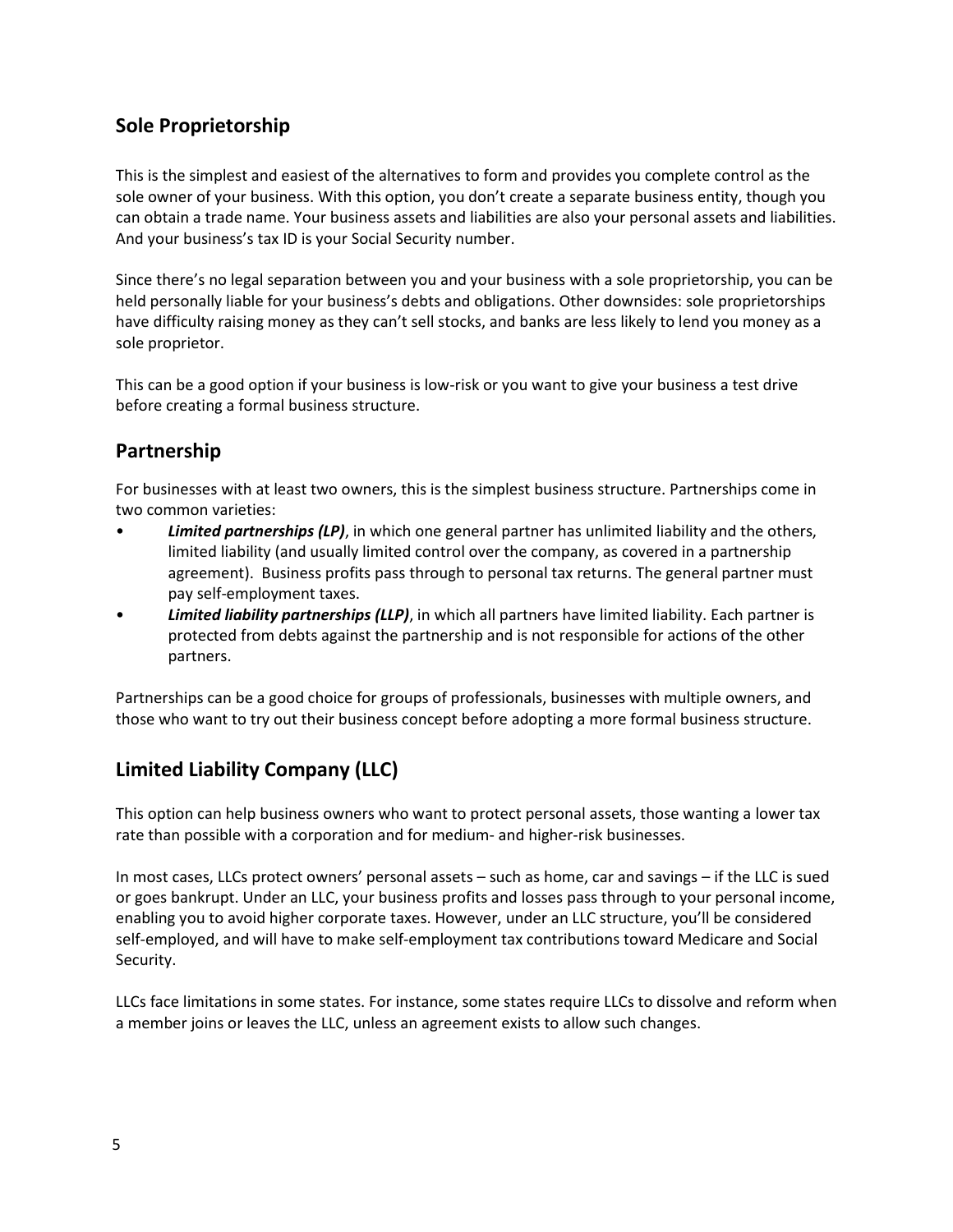## **Corporation**

Corporations come in various forms, the most common, the C corp. In general, the corporation structure offers owners the strongest protection from personal liability. That's because a corporation is a legal entity separate from the corporation's owners. Corporations, which pay taxes on profits, cost more to form and require more extensive record-keeping, reporting and operational processes.

In some cases, corporate profits are taxed twice – first, on the profits, then on dividends paid to shareholders, on their personal tax returns.

Corporations are in a better position than other types of business structures to raise funds, as they can sell stock. For this reason, the corporation structure can be a good choice for businesses that need to raise money, medium- or higher-risk businesses, and businesses that may want to "go public" or be sold in the future.

Other corporation variations include the S corp, B corp, close corporation (more common for smaller or family-owned companies), and nonprofit corporations that are organized for charitable, educational, religious or scientific purposes – and qualify for tax exemption.

## **Cooperative**

.

This is a business organization owned and controlled by the people – or owner/members of the cooperative – who use the business's products or services. Profits and earning generated by the cooperative are distributed to the members. Cooperatives are usually run by a board of directors, elected from the membership. Regular members, who purchase shares to join the cooperative, hold voting power to control the cooperative's direction.

## *Who can help you choose a business structure?*

You may want to consult with a lawyer and/or tax consultant to help determine the best business structure for your purposes. You can also receive guidance from:

- [Small Business Development Center](http://springfieldsbdc.com/) (SBDC), Springfield-Clark County (also serving Champaign County) – 937-322-7821[, ralexander@springfieldsbdc.com](mailto:ralexander@springfieldsbdc.com)
- Rich Whalen, a business consultant with the SBDC 937-399-5246, riwhalen3@gmail.com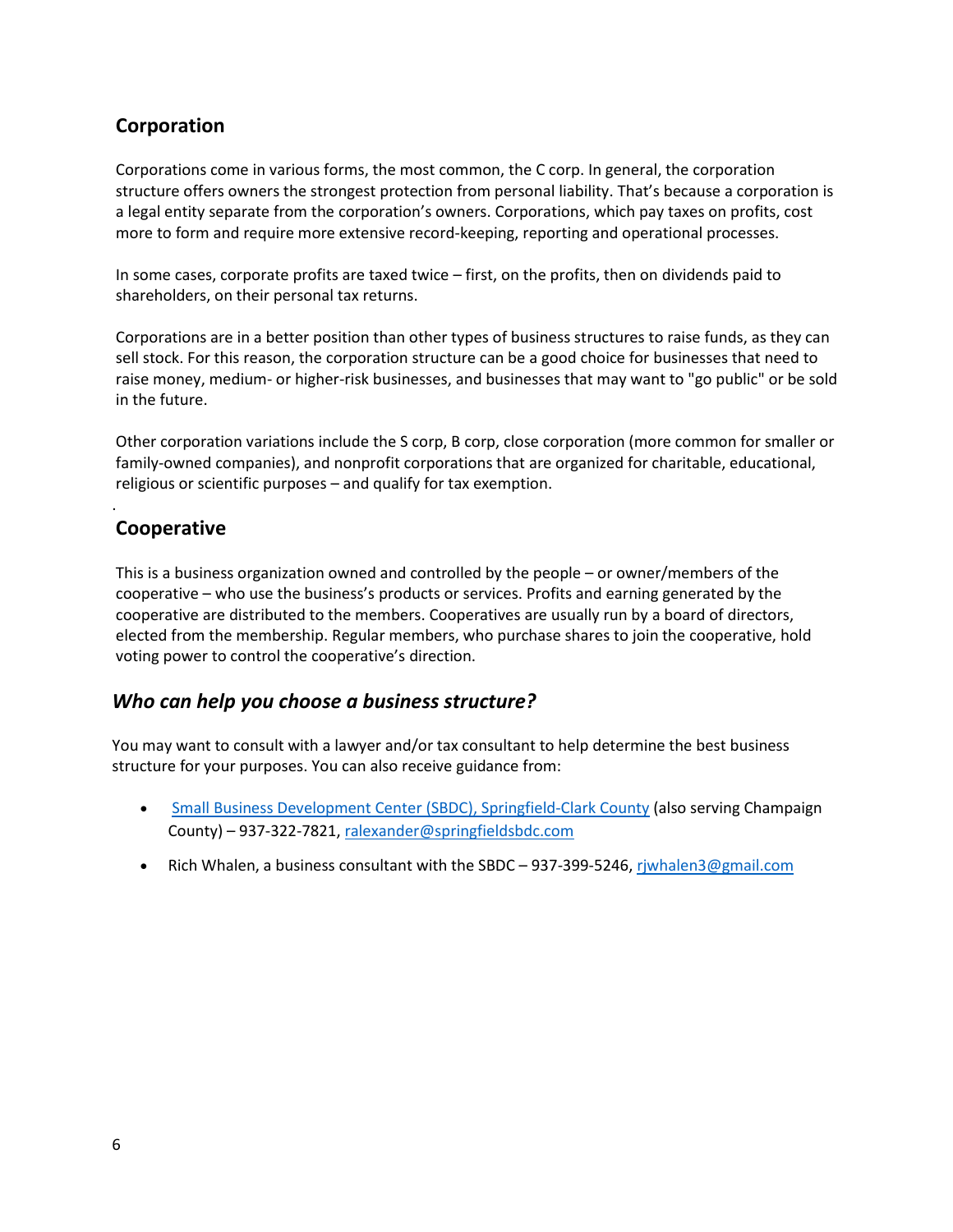## **Name, Register and License Your Business**

## **Register Your Business with the Secretary of State**

When you start a business in Ohio, you'll need to register your business with the Ohio Secretary of State's Office. The forms you need to file with the Secretary of State vary depending on the structure and type of business you're starting.

You can **[find the forms](https://www.sos.state.oh.us/businesses/filing-forms--fee-schedule/#gref)** on the Secretary of State website.

And check out the Secretary of State's **[Information on Starting and Maintaining a Business](https://www.sos.state.oh.us/businesses/information-on-starting-and-maintaining-a-business/)** for more details on starting your new business.

If you are starting a **[sole proprietorship](https://www.sos.state.oh.us/globalassets/publications/busserv/soleprop.pdf)** or general partnership (as described in **Choose Your Business Structure** (Page 4), you are not required to register your business entity with the Secretary of State. But you may need to register a trade name or report the use of a fictitious ("doing business as") name if you will be doing business in a name other than your own name.

### **Choosing a Business Name**

When you register your business with the Secretary of State, you'll need to provide a name for your business. You'll want to choose a business name that you like *and* is distinct from the names of existing businesses. The Ohio Secretary of State will conduct a search of Ohio business names to make sure the name you select hasn't already been taken.

Before you register your business, you can conduct your own preliminary search using a **[search tool](https://businesssearch.sos.state.oh.us/)** on the Ohio Secretary of State website.

If you conduct business solely in Ohio, your business name will be protected when you register it with the Secretary of State's Office. However, registering your business name with the state has no impact on the other 49 states. If you conduct business in multiple states, you should protect your name on a federal level with a **[trademark](https://www.uspto.gov/trademark)**.

Here's a caveat: When you form your business as a limited liability corporation (LLC) or corporation and register your business with the State of Ohio, no other business will be able to form an LLC or corporation with the same name in Ohio. However, there's nothing to stop a business that operates as a sole proprietorship or partnership from using your name in the state. It just won't be able to include "LLC" or "Corporation" in its name. Also, the fictitious names of sole proprietorships are not protected from being used by LLCs and corporations that register with the Secretary of State.

### **Other Licenses and Permits**

When you start a business, you may also have to apply for special licenses or permits required for the type of profession or business you're involved in.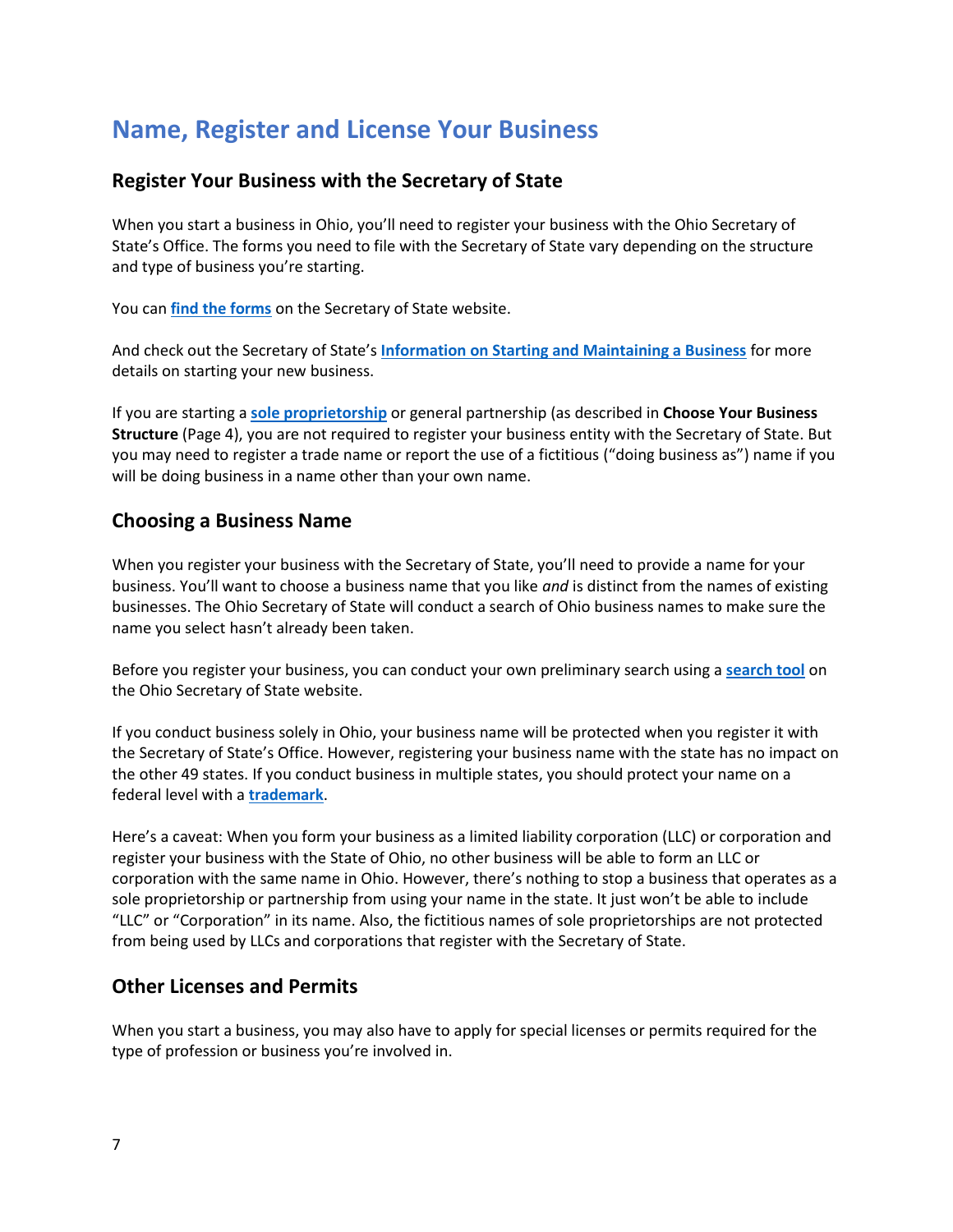The Ohio Business Gateway provides a **[list of professional licenses and business permits necessary to](https://business.ohio.gov/wps/portal/gateway/business/manage/licenses%26permits/!ut/p/z1/jZBLD4IwEIR_DVd2AUPAGxrxGSoxCPZiwNTSBFpDkd9vE08GX3vbyTcz2QUKBVBZDoKXvVCybMx-ov4Zo_V6FQaYLJ0YMUr8A1kcZ4iZC_krQLLEN8A2PoSB65C5C_Qv_4eJ8E__Z4B-j8-BvlaQHcYmIU03HvGc5WQyAsYn_irZAOWNqp7_jGTlBRxox66sY51974xc9_1NTy20sLprIZnWtqqFsrkaLGzEhUmjcgvfBdRK91CMfHBrs6xAsW_zQD8A89Dh9A!!/dz/d5/L2dBISEvZ0FBIS9nQSEh/)  [do business in Ohio](https://business.ohio.gov/wps/portal/gateway/business/manage/licenses%26permits/!ut/p/z1/jZBLD4IwEIR_DVd2AUPAGxrxGSoxCPZiwNTSBFpDkd9vE08GX3vbyTcz2QUKBVBZDoKXvVCybMx-ov4Zo_V6FQaYLJ0YMUr8A1kcZ4iZC_krQLLEN8A2PoSB65C5C_Qv_4eJ8E__Z4B-j8-BvlaQHcYmIU03HvGc5WQyAsYn_irZAOWNqp7_jGTlBRxox66sY51974xc9_1NTy20sLprIZnWtqqFsrkaLGzEhUmjcgvfBdRK91CMfHBrs6xAsW_zQD8A89Dh9A!!/dz/d5/L2dBISEvZ0FBIS9nQSEh/)**.

Also contact your county and local government to determine if any local requirements exist for your type of business.

## **Vendor's License**

If you're starting a business that will make taxable sales and collect sales tax, you'll need to apply for a Vendor's License.

The **[Champaign County Auditor's Office](https://champaignoh.ddti.net/)** issues vendor's licenses for businesses with a permanent storefront. A separate license is needed for each location.

Businesses without a fixed place of business, apply directly to the **[Ohio Department of Taxation](https://www.tax.ohio.gov/sales_and_use/registration.aspx)** for a transient vendor's license.

Champaign County Auditor's Office 937-484-1600 1512 S Highway 68, Ste. B300 Urbana, OH 43078 Mon - Fri, 8 a.m.- 4 p.m. [auditor@co.champaign.oh.us](mailto:auditor@co.champaign.oh.us)

### *For more advice on starting a business:*

The **[Small Business Development Center](http://springfieldsbdc.com/)** in Springfield, which serves Champaign County.

937-322-7821 Rich Whalen, 937-399-5246, [rjwhalen3@gmail.com](mailto:rjwhalen3@gmail.com)

**[Ohio Secretary of State Guide to Name Availability](https://www.sos.state.oh.us/businesses/information-on-starting-and-maintaining-a-business/guide-to-name-availability/)**

**[Small Business Administration Business Guide](https://www.sba.gov/business-guide/)**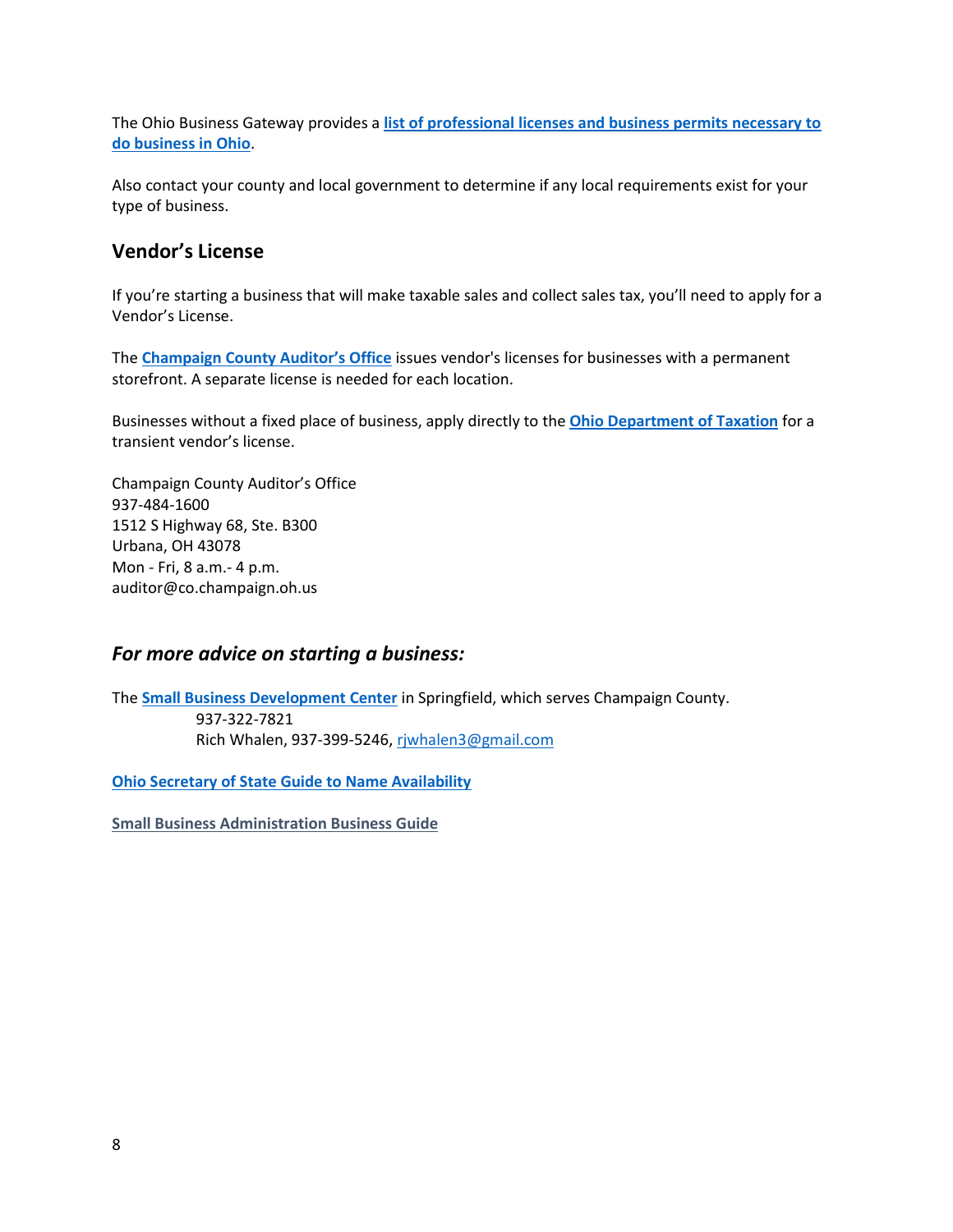## **Choosing Your Business Location**

The Champaign Economic Partnership can serve as your gateway to finding the location to start or expand your business – and accessing local and regional resources that can help you bring your vision to reality.

Many factors go into **[choosing where](https://www.sba.gov/business-guide/launch/pick-your-business-location-zoning-laws)** you will establish or expand your business:

- Accessibility to your customers
- Availability of buildings or land to build on
- Availability of infrastructure and utilities
- Zoning laws
- Building regulations
- Other regulations that your business may be subject to
- **[Taxes](http://www.cepohio.com/financial-incentives.html)**

The CEP website includes a page of **[available commercial properties](http://www.cepohio.com/available-properties.html)**, and we can connect you with realtors to help you find properties not posted on our website.

We also partner with the following resources:

#### **[Champaign County Department of Building Regulations](https://www.champaigncobd.com/)**

1512 S. Hwy 68, Bay 13 Urbana, Ohio 43078 937-484-1602 Fax 937-484-1591

#### **[Logan-Union-Champaign Regional Planning Commission](https://www.lucplanning.com/champaign-county-villages)**

(sustainable development and zoning regulations, serving Champaign County) 9676 E. Foundry St. PO Box 219 East Liberty OH 43319 937-666-3431 Fax 937-666-6203

#### **[City of Urbana Zoning Office](https://www.urbanaohio.com/zoning.html)**

(Conditional Uses, Re-Zoning & Signage Approval) Zoning Officer: 937-652-4322 Hours: M-F, 8 a.m.-5 p.m.

**Local Utilities** (See Page 14)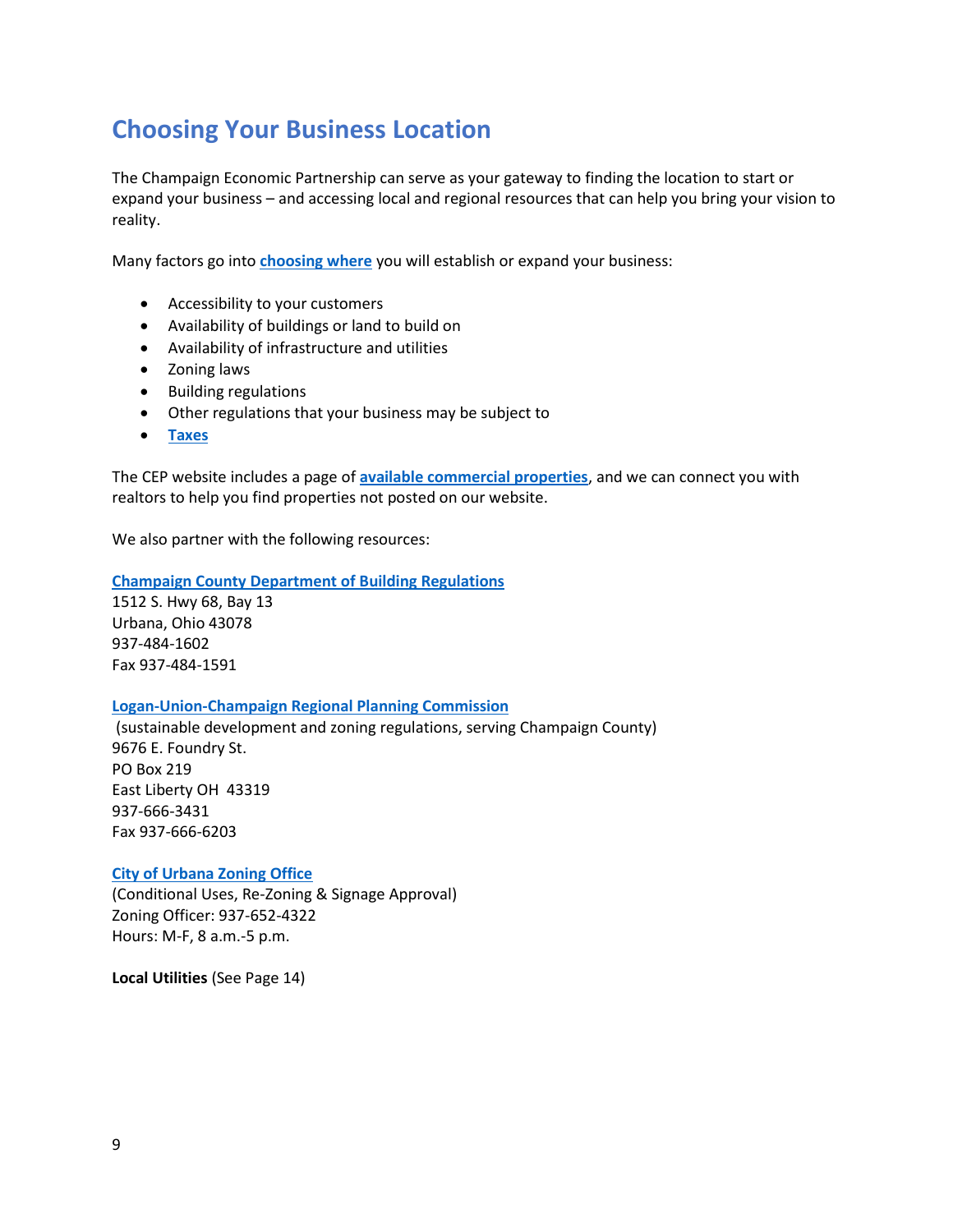## **Business Financing/Financials**

## **Tax Incentives and Loan and Grant Programs**

A variety of tax incentives are available through the State of Ohio and local governments to help businesses launch or expand their operations. Some of these incentives are available in specific geographic locations – *so this could play a role in deciding where you'll locate your business*.

The Champaign Economic Partnership can help you learn more about these incentives, as well as loan and grant programs, and you can learn the basics about them **[on the CEP website](http://www.cepohio.com/financial-incentives.html)**.

#### **Business Loans**

You have many options for borrowing money for your business. Here, we offer you contacts at local lending institutions:

**[Civista Bank](https://www.civistabank.com/)** 937-653-1100

**[The Peoples Savings Bank](https://www.thepeoplessavingsbank.com/)** 937-653-1600

**[Perpetual Federal Savings Bank](https://www.pfsb-urbana.com/)** 937-653-1700

**[Security National Bank](https://securitynationalbank.com/)** 937-653-1290

**[Wright-Patt Credit Union](https://www.wpcu.coop/)**] 937-912-7000

Other resources:

**Ohio [Development Service Agency](https://development.ohio.gov/bs/bs_busgrantsloans.htm)**

(Grants, loans, tax credits) 77 South High Street, 29<sup>th</sup> Floor Columbus, OH 43215 800-848-1300

#### **[Ohio Treasurer's Office](http://www.tos.ohio.gov/grownow)**

(Small Business – Low Interest Loans) 30 E. Broad Street - 9th Floor Columbus, Ohio 43215 800-228-1102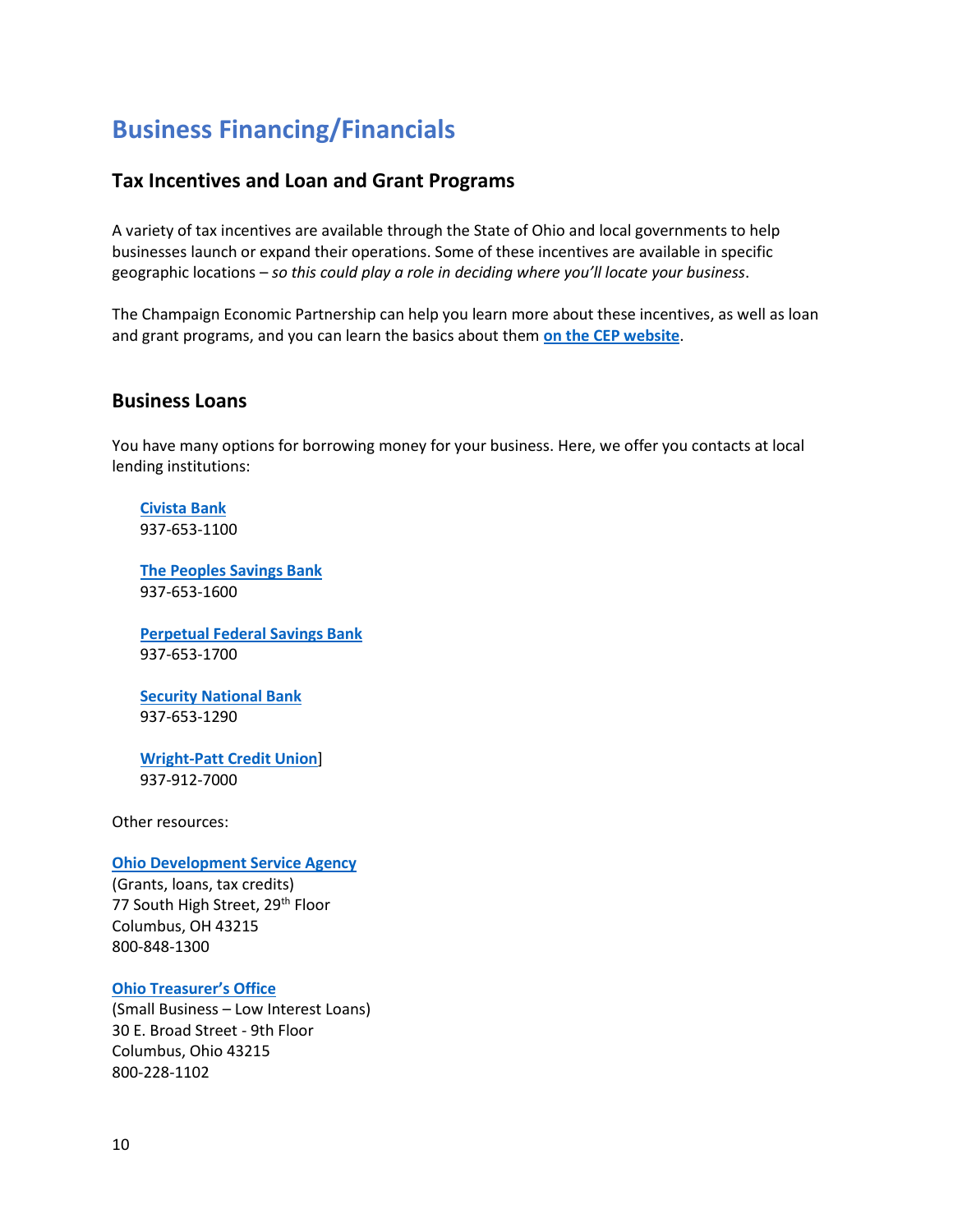## **Need help setting up the financials or budget for your business?**

Local resources include:

Diane Kremer, CPA, H&R Block 1637 E. US Hwy 36, Suite 8 Urbana, OH 43078 937-653-4674

#### **[Brown & Brown CPAs, LLC](http://www.brownandbrowncpas.com/_index.php)**

6097 State Route 161 Mechanicsburg, Ohio 43044 937-652-1614

#### **[Phillip Edwards, CFP](http://www.phillipedwards.com/)**

1 Monument Square, Urbana, OH 43078 937-652-3385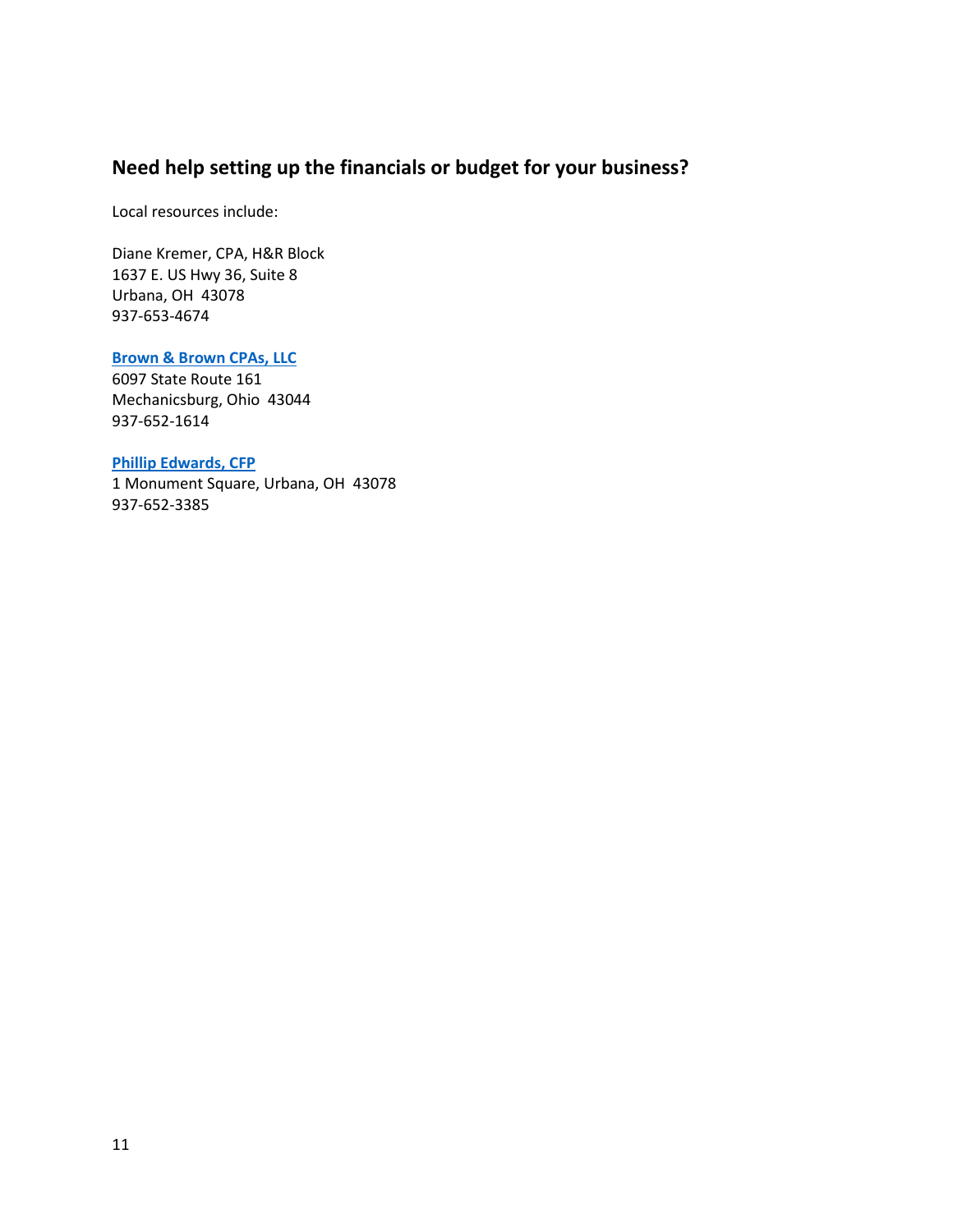## **Workforce Recruitment and Training**

The Champaign Economic Partnership has developed partnerships and resources to help businesses like yours find qualified employees and prepare our community's current workforce and students for indemand skills and careers – and new technology.

The CEP partners with businesses, educational institutions, regional and state economic development organizations, and local and state government to help develop the skilled workforce needed for business success and growth – to strengthen the local economy and make Champaign County a better place to live and work.

Following are workforce development resources available through these partnerships:

## **Job Posting and Search Boards**

- **[Champaign](https://www.champaignworks.com/) Works** a job board that is free for Champaign County employers to post job opportunities and free for job-seekers to search
- The State of Ohio's jobs board, **[OhioMeansJobs.com](https://jobseeker.ohiomeansjobs.monster.com/)**

### **Business-Education Partnerships**

The CEP has helped form partnerships between local business and educational institutions to work toward developing educational curriculum that prepares students for local employers' current workforce needs and employment opportunities.

#### **Schools involved in these partnerships include:**

- Champaign County's five public school districts
- Ohio Hi-Point Career Center and Ohio Hi-Point's satellite programs at Champaign County schools, such as the Advanced Manufacturing program at Triad High School
- The Madison-Champaign Educational Service Center
- Urbana University
- Clark State Community College

#### **Local businesses are involved in the partnership through the following initiatives and organizations:**

- **Business Liaison** Our business liaison visits local manufacturers and health care businesses to learn their skilled workforce needs. And she works with local schools to help them develop curriculum to prepare students for these career opportunities. She also helps manufacturers and health care providers promote internships and job shadowing opportunities at local schools, helps advertise open positions, and helps coordinate job fairs, open houses and other activities where students can learn about career opportunities.
- **Champaign County Human Resources Manufacturing Council** Through this organization, human resources professionals of Champaign County manufacturing companies coordinate and support initiatives and activities to inform schools, students and their parents, and the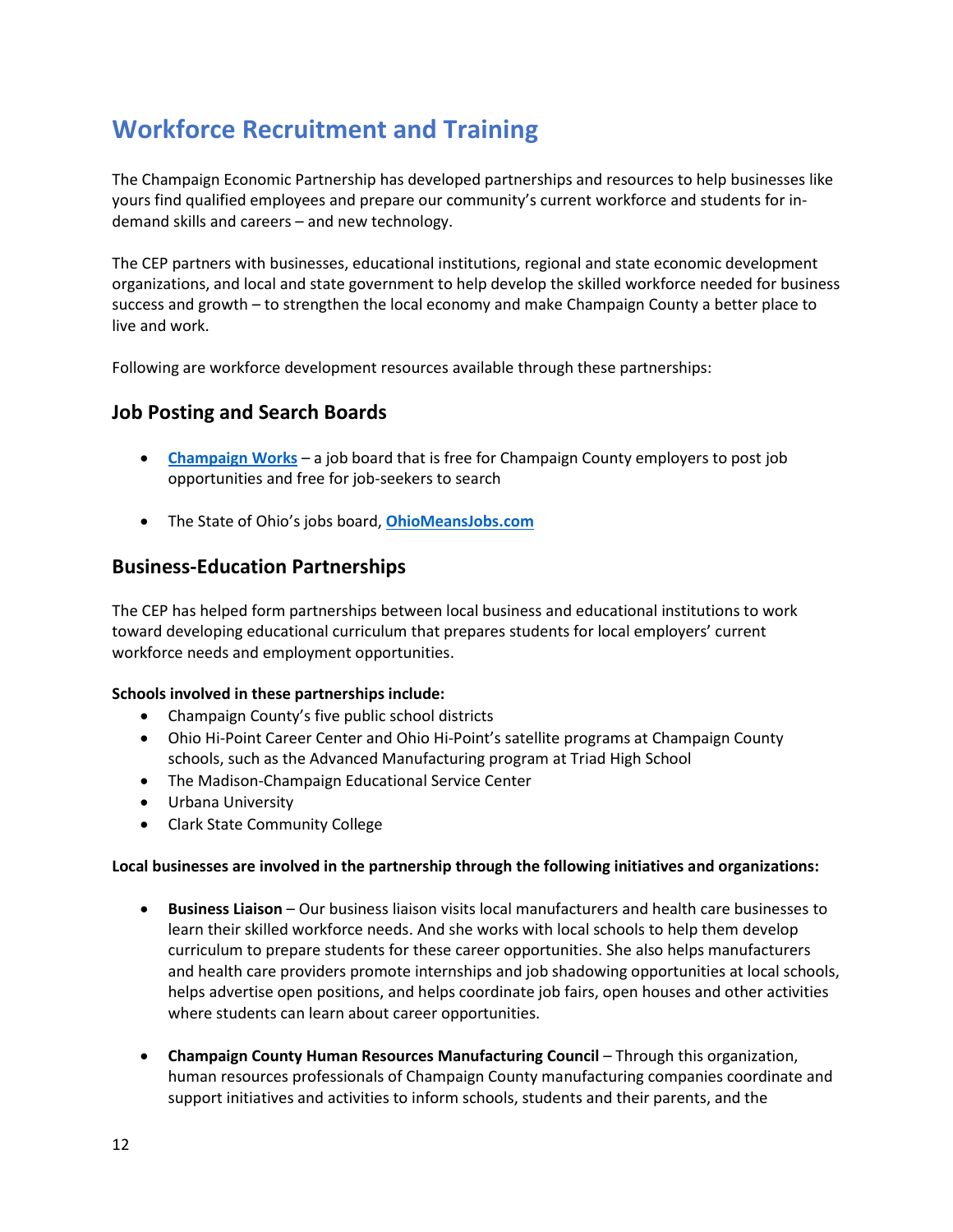community at large about the high-tech environment of today's manufacturing facilities and the career opportunities they offer.

• **Champaign County Business Advisory Council (BAC)** – Composed of representatives of education, private business, government and nonprofit organizations, the BAC helps align school curriculum to prepare students with the knowledge and skills they'll need to succeed in today's workforce. The BAC is coordinated by the Madison-Champaign Educational Service Center under state law.

## **Other Resources**

- **[Incentive programs to help employers provide training for their employees](http://www.cepohio.com/training-incentives.html)**
- **[OhioMeansJobs Champaign County](http://www.champaigndjfs.org/omjcc/)** provides a range of services to strengthen the local workforce:
	- Services for job seekers job listings, resume assistance and workshops, including interview training
	- Employment and training programs for veterans
	- Programs for dislocated workers to receive training for in-demand skills
	- Programs to help employers provide training to upgrade skills of existing employees, to stay competitive
- **[Resources for hiring and training employees provided by the State of Ohio](https://business.ohio.gov/wps/portal/gateway/business/grow/hire%26train/!ut/p/z1/rVNNc5swEP0rvXC0tUBNcG_Q1gbsmKYUEnTJgC0EtpEw4iPOr688PmSCm7ozri4a6a3e2923Qhg9IcySrqBJU3CW7OU5xsYzWK7rTE1YzdUZgLUyAv97ZMMcDPT4PsAPV4YMWMyCqamp_lcd4XfwEmYSfnjwdF9X55p28f4iAN-kr_2j_gfLgmvvIxTbKO4dj7jWMJnLbPHftR4RHuhdlnONw0OY7nl69s5iqW5ShGuSkZrU47aW13nTVOKLAgqkrSgYEWLM84KPKe8U6CuhQMXrJtkrIMeA9MnxLVCBnJfkT8w5Fw16uiBEsWzJ3VtBEEaygdF8GSzvPM1cSAO6gvQoZLwuZc7BqcBqXWxQTF_EsS_paNsdWsEp77dCZO2m2uUJFYKXm12XIweGCmbgnBRczfcjXYMAblQYFmCspmDNJoHuBlNtYX_-v_TmvW1Lw38Ev6yfhho6xo303rX_I60stocDthBec9aQF-ni2f5PomiIAq8fT1sCZzgpilyyM94yAxK2y8RpWvlaG8B7yCR8OGx1rqtUG8BUzSQlMwQnXQpU5laVoVzsONpl980kndDy-Zu9GsVe9yo3HP8GfNuGwA!!/dz/d5/L2dBISEvZ0FBIS9nQSEh/)**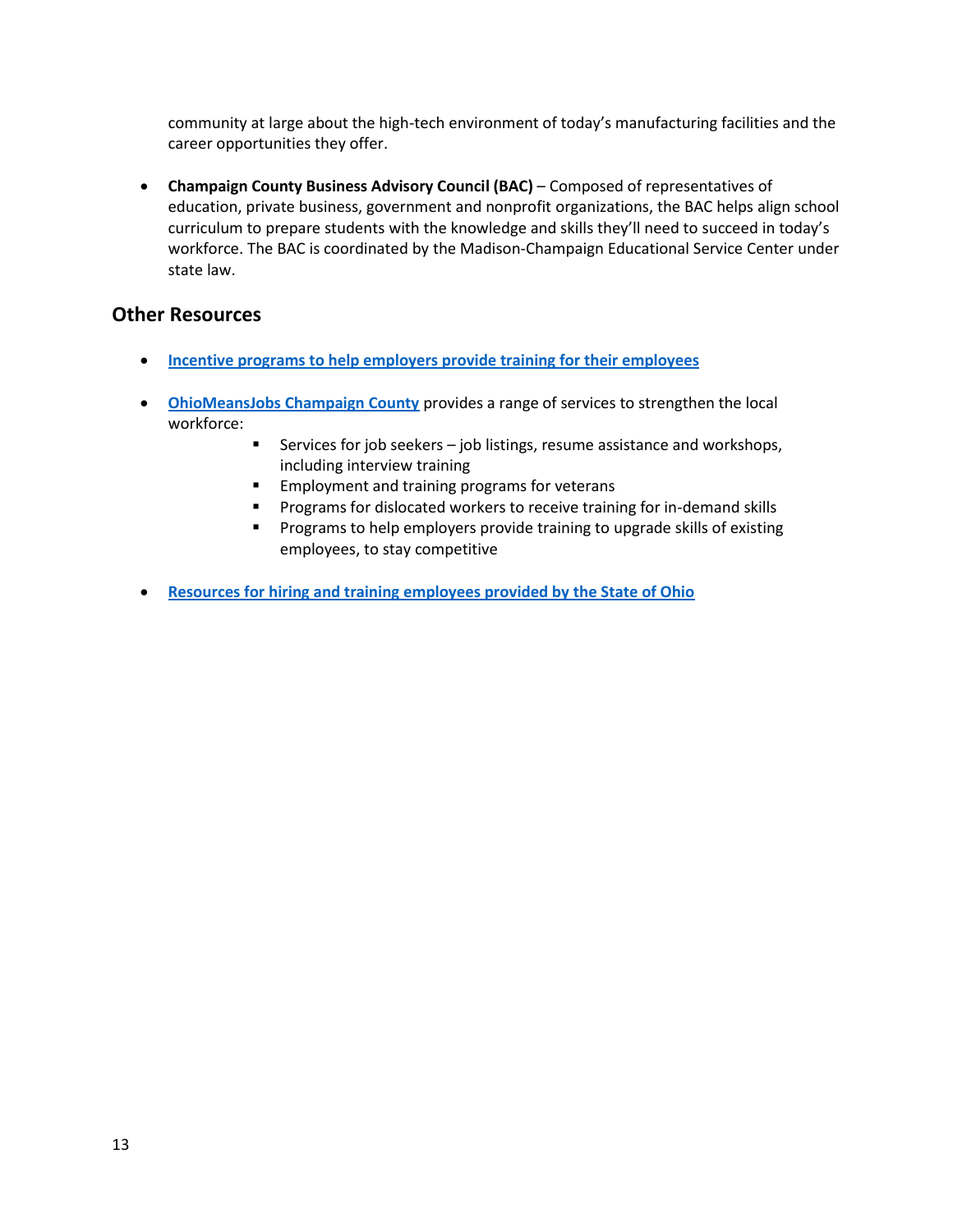## **Local Utilities**

### **Water/Sewer**

#### **[City of Urbana](https://www.urbanaohio.com/utility-billing2.html) Utility Office**

937-652-4316 Municipal Building, 205 S. Main St. (payment window on ground floor at East Market Street entrance) 8 a.m.-4:30 p.m., Monday through Friday [utility@ci.urbana.oh.us](mailto:utility@ci.urbana.oh.us)

#### **[Village of Saint Paris](https://www.stparisohio.org/)**

357 W. Main St. Saint Paris, OH 43072 937-663-4329

#### **[Village of Mechanicsburg](https://www.mechanicsburgvillage.com/)**

18 N. Main St. Mechanicsburg, OH 43044 937-834-2720

#### **[Village of North Lewisburg](http://nlbohio.com/)**

60 E. Maple St. North Lewisburg, OH 43060 937-747-3645

Village of Christiansburg 115 W. Second St. Christiansburg, OH 45389 937-857-9094

### **Electric**

**[Dayton Power &](http://www.waytogo.com/) Light** 800-433-8500

**[Pioneer Electric](http://www.pioneerec.com/) Cooperative** 937-653-7202

#### **Gas**

**[Columbia Gas](http://www.columbiagasohio.com/)** 800-344-4077

## **Gas/Electric**

**[Vectren](http://www.vectren.com/)** 800-227-1376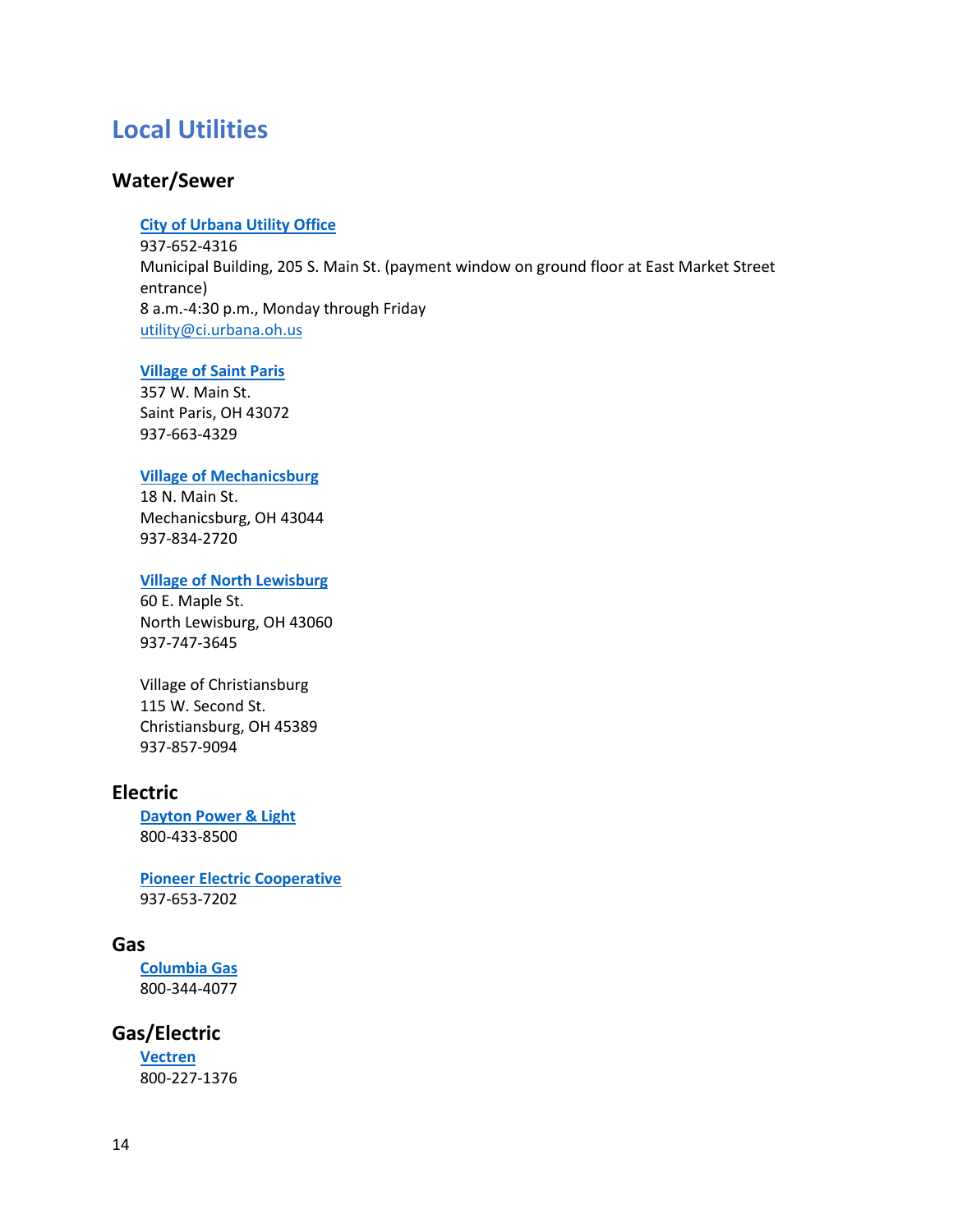## **Phone/Internet/TV**

**[CT Comm](https://ctcomm.net/)** 937-653-4000

#### **[Spectrum](https://www.spectrum.com/services/ohio/urbana-city)** 800-892-4357

Other utility resources:

**[Public Utilities Commission of Ohio](https://www.puco.ohio.gov/)**

**[Federal Communications Commission Broadband Deployment Locator](https://broadbandmap.fcc.gov/#/)** for checking on broadband availability by property address.

## **Business Law Resources**

Business laws vary by business type and how you have structured your business. Champaign County legal resources to guide you include:

Dana Zook Wagner, Maurice & Davidson [93](mailto:dana_zook@ctcn.net)7-653-7174

Chris Moell **[Thompson, Dunlap & Heydinger, LTD](http://tdhlaw.com/)** 937-465-2002

Chris Leapley **[Martin & Browne](http://martinbrowne.com/)** 937-653-7186